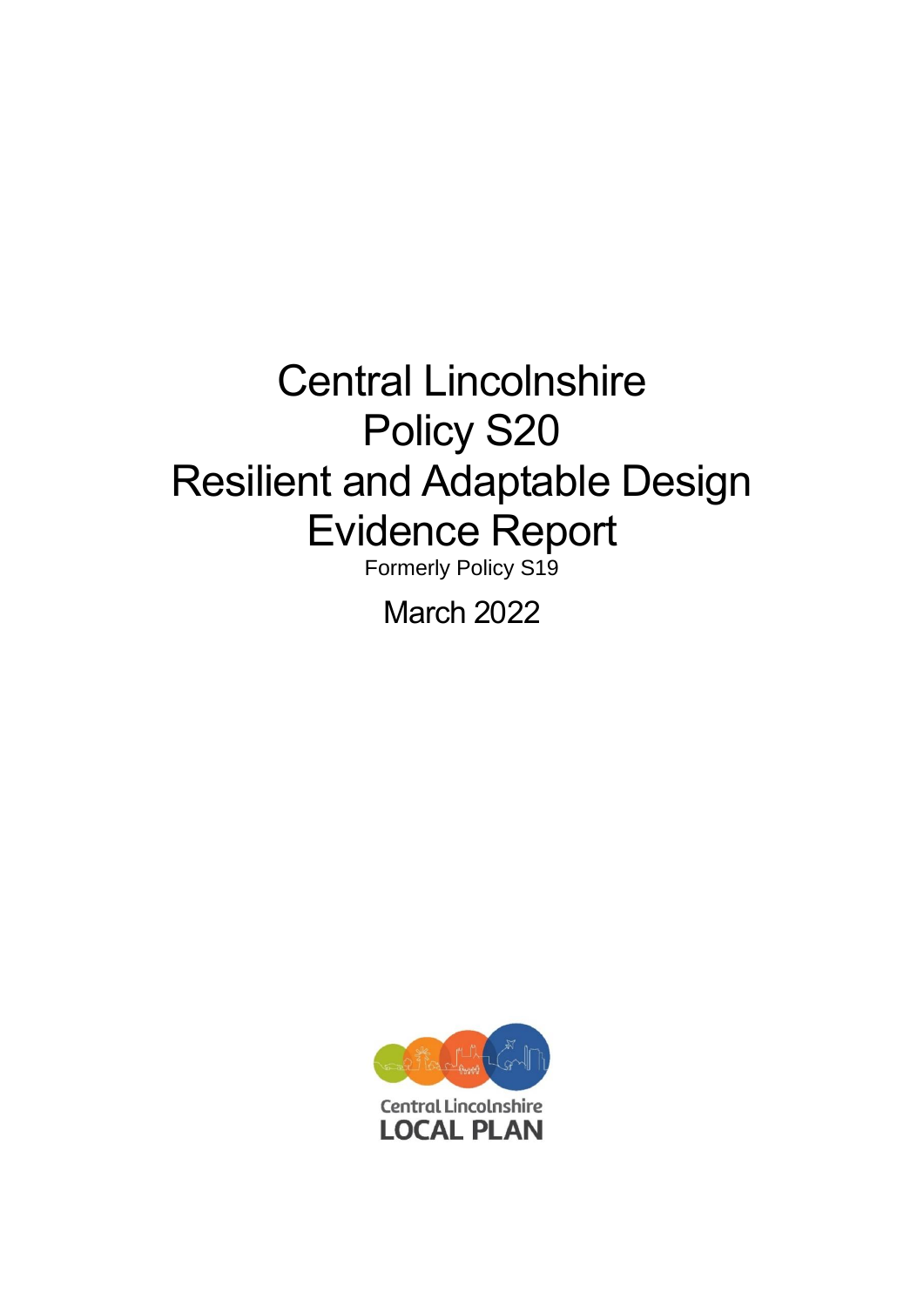# **Contents**

| 3 <sup>1</sup>  |  |
|-----------------|--|
| $\overline{4}$  |  |
| 5 <sup>5</sup>  |  |
| $6^{\circ}$     |  |
| $7\overline{ }$ |  |
|                 |  |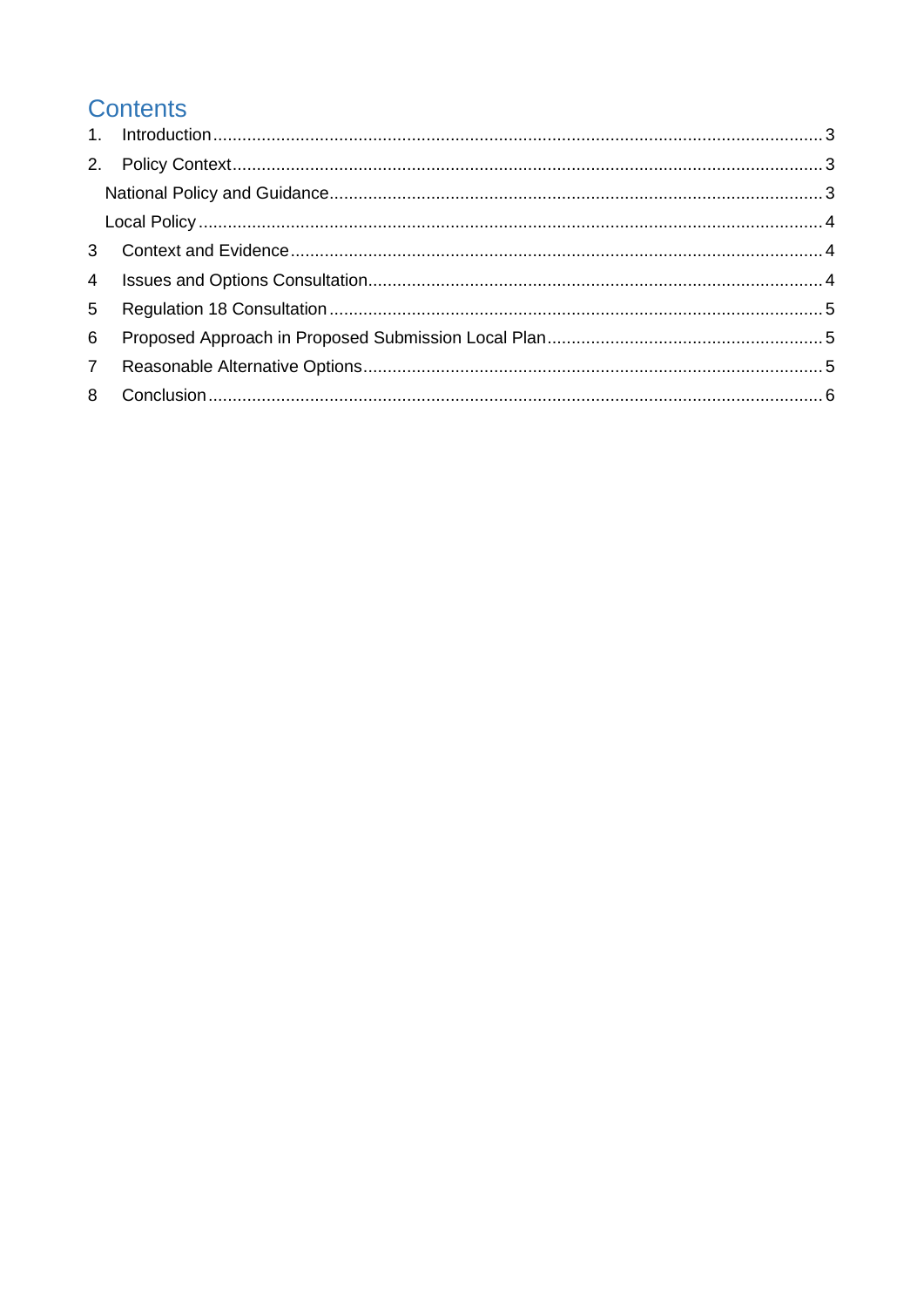## <span id="page-2-0"></span>1. Introduction

- 1.1 The Central Lincolnshire Local Plan is being updated since the first Local Plan for Central Lincolnshire, an area covering the districts of City of Lincoln, North Kesteven and West Lindsey, was adopted in April 2017.
- 1.2 This Evidence Report (which is one of a collection) provides background information and justification for Policy S20, which relates to resilient and adaptable design in terms of heat resilience, and adaptability to future social, economic, technological and environmental requirements.

# <span id="page-2-1"></span>2. Policy Context

#### National Policy and Guidance

- <span id="page-2-2"></span>2.1 Since the Central Lincolnshire Plan was adopted the National Planning Policy Framework (NPPF) was updated in July 2018, with subsequent additional changes being published in February 2019 and again in July 2021.
- 2.2 Chapter 2 of the NPPF sets out national policy for achieving sustainable development, which separates it out into three objectives – economic, social and environmental. Within the environmental objective, "*mitigating and adapting to climate change, including moving to a low carbon economy*" forms a key part of achieving sustainable development – a key goal of the planning system.
- 2.3 Paragraph 20 of the NPPF sets out the strategic matters that should be addressed through strategic policies, including "*planning measures to address climate change mitigation and adaptation*."
- 2.4 Chapter 14 of the NPPF provides national planning policy relating to climate change. It provides some clarity for the expectations of how Local Plans should address the challenges of climate change in paragraph 152 where it says:

"*The planning system should support the transition to a low carbon future in a changing climate, taking full account of flood risk and coastal change. It should help to: shape places in ways that contribute to radical reductions in greenhouse gas emissions, minimise vulnerability and improve resilience; encourage the reuse of existing resources, including the conversion of existing buildings; and support renewable and low carbon energy and associated infrastructure.*"

- 2.5 At paragraph 154, the NPPF goes onto state that development "*should be planned for in ways that…can help to reduce greenhouse gas emissions, such as through its location, orientation and design...*"
- 2.6 This all makes it quite clear that Local Plans should not be silent on climate change and in fact that they should proactively address the challenge as a key vehicle to achieving sustainable development.
- 2.7 The Planning Practice Guidance (PPG) was first introduced in 2014 and offers 'live' government guidance. The PPG provides guidance to help in the implementation of policy in the NPPF.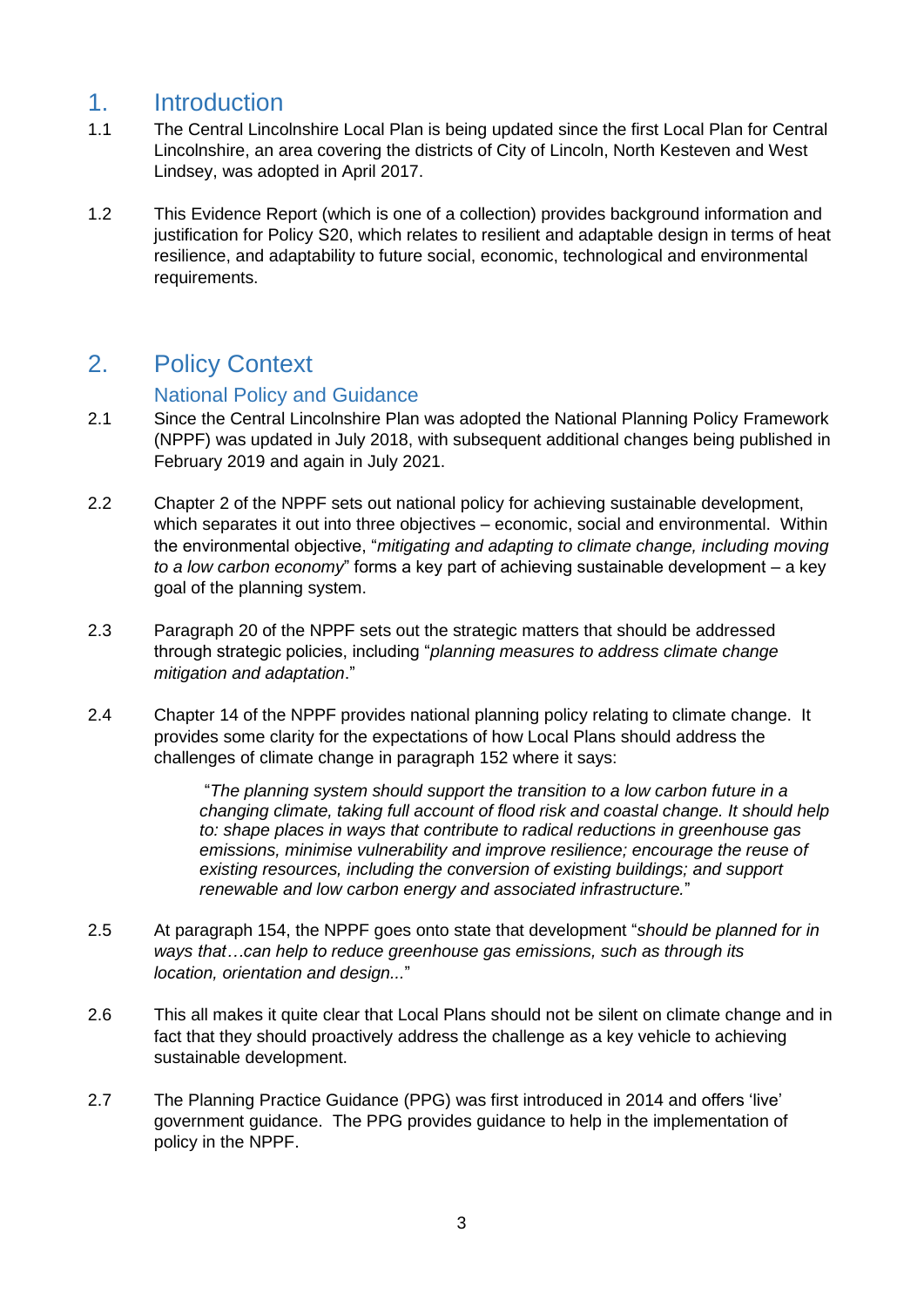- 2.8 The PPG includes an entire section devoted to climate change including a subsection entitled "How can the challenges of climate change be addressed through the Local Plan?"<sup>1</sup> Within this section it provides examples of mitigating climate change through the reduction of emissions, including "*promoting low carbon design approaches to reduce energy consumption in buildings..*."
- 2.9 Another section "How can adaption and mitigation approaches be integrated?"<sup>2</sup> highlights that Local Plans should "*pay particular attention to integrating adaptation and mitigation approaches"* and lists examples of how this could be achieved. The examples given include maximising summer cooling through natural ventilation in buildings and avoiding solar gain.
- 2.10 The PPG<sup>3</sup> also highlights the risk of maladaptation (adaptation that could become more harmful than helpful). For example, designing buildings to maximise solar gain in winter without thinking through the implications for overheating in summer.

#### Local Policy

- <span id="page-3-0"></span>2.11 The current Local Plan does not contain a policy that encompasses resilient and adaptable design criteria and considerations. Some measures are touched on by policies, including policy LP15, Community Facilities, which includes a policy requirement that proposals for new community facilities 'be designed so that they are adaptable and can be easily altered to respond to future demands if necessary'. But this policy criterion is solely directed at new community facilities, and not wider development proposals.
- 2.12 In addition, policy LP14 Managing Water Resources and Food Risk, includes a requirement that 'the development will be safe during its lifetime', and LP13 (Accessibility and Transport) requires that all proposals 'ensure allowance is made for low and ultra-low emission vehicle refuelling infrastructure'.

#### <span id="page-3-1"></span>3 Context and Evidence

- 3.1 A specific policy on resilient and adaptable design is needed to satisfy national policy and guidance; to future proof development; and to ensure, ultimately, that the built environment is built to last.
- 3.2 Adaptable building design avoids, or at least minimises, waste, reduces the use of materials, and reduces overall emissions from the demolition and redevelopment of buildings that are no longer fit for purpose or incapable of being easily changed.

## <span id="page-3-2"></span>4 Issues and Options Consultation

4.1 The Issues and Options consultation that took place in 2019 did not ask any specific questions in relation to resilient and adaptable design.

<sup>1</sup> PPG Reference ID: 6-003-20140612

<sup>2</sup> PPG Reference ID: 6-004-20140612

<sup>3</sup> PPG Reference ID: 6-004-20140612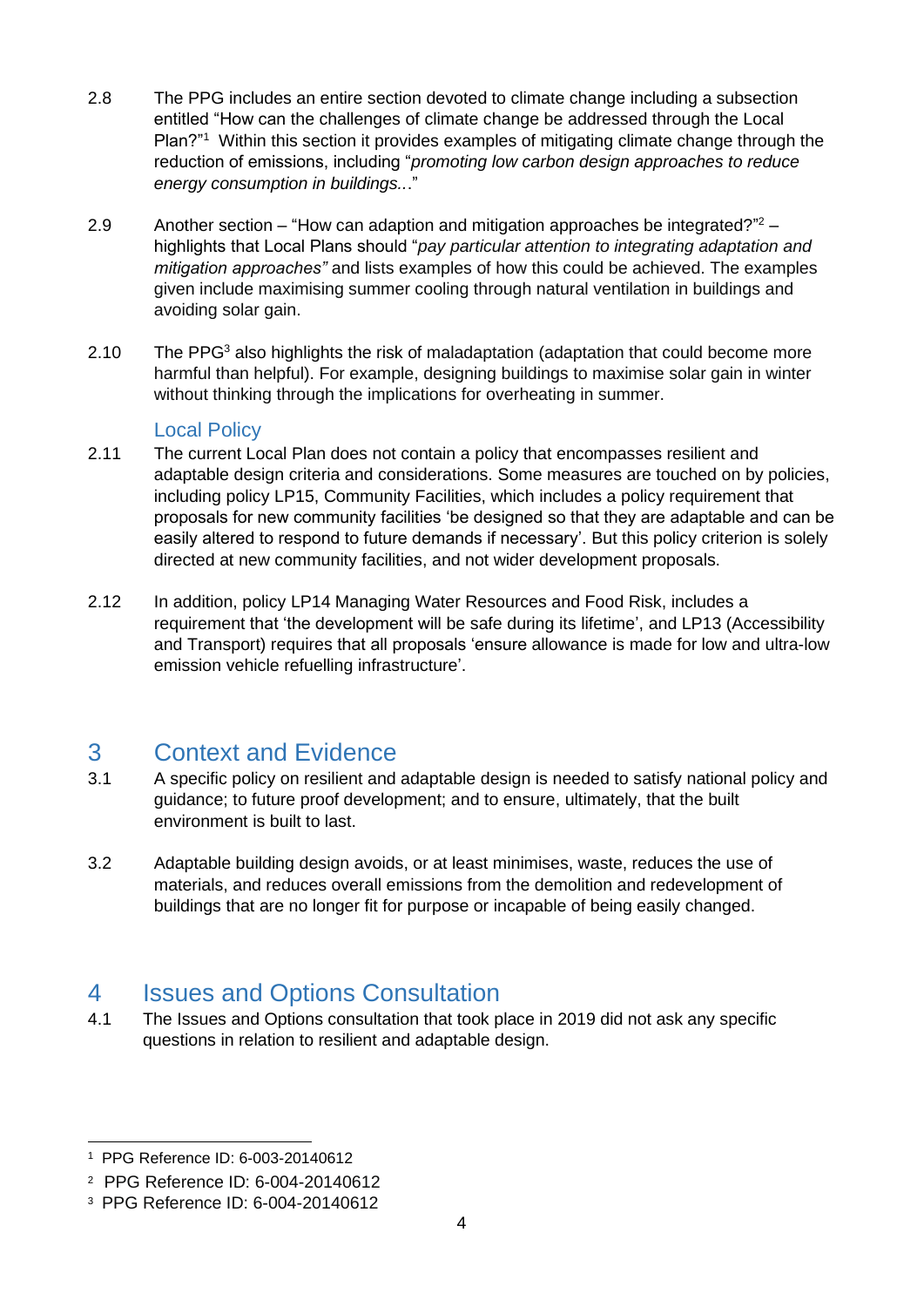## <span id="page-4-0"></span>5 Regulation 18 Consultation

- 5.1 A Consultation Draft of the Local Plan was published for consultation between 30 June and 24 August 2021. During this eight week consultation comments were received on the plan, the policies within the plan, and supporting information and evidence.
- 5.2 Numerous comments were received in relation to this policy, with the policy receiving a mixed response. Some respondents felt that the policy could go further, while others thought that it needed flexibility, or that there was a risk of it being too burdensome.

## <span id="page-4-1"></span>6 Proposed Approach in Proposed Submission Local Plan

- 6.1 The policy option taken forward in the Local Plan is a policy setting out various considerations in relation to heat resilience and adaptable design: applicants will be required to demonstrate consideration of the heat resilience criteria, commensurate with the scale and location of the proposal. Applicants would be required to meet the adaptability criteria, as applicable.
- 6.2 Following the Regulation 18 consultation, a minor amendment was made to the proposed policy: reference to the wider network of green infrastructure was added to criteria 2.

## <span id="page-4-2"></span>7 Reasonable Alternative Options

- 7.1 Two other policy options were considered for this policy: option '2', to have a policy outlining optional considerations in relation to heat resilience and adaptable design, and option '3', to have no local policy, and instead rely on national policy and guidance.
- 7.2 Policy option 3 was discounted because it would have neutral or negligible effects in relation to 15 of the sustainability appraisal objectives and had potential for negative effects in relation to the built and historic environment.
- 7.3 Option 2 scored more favourably than option 3, though not as well as policy option 1. Policy option 1 was the preferred policy approach presented in the Regulation 18 Draft Local Plan. Following consideration of the responses received at Regulation 18 consultation the detailed policy wording has been amended slightly from that of the Draft Local Plan. However, the detailed wording in the Proposed Submission Local Plan still aligns with the overarching position of option 1, and so it is considered that the policy options remain the same.
- 7.4 Therefore, the same options were appraised at this stage as the previous: while the scoring of option 1 has been reviewed in light of the revised detailed policy wording, the scoring emerged the same as the previous assessment. Therefore, policy option 1 remains the preferred approach and is taken forward in the Proposed Submission Local Plan.
- 7.5 Policy option 1 is likely to result in positive effects or major positive effects in relation to several of the Objectives. Against these same Objectives, policy option 2 scored mixed positive uncertain effects, as the impact of the policy is uncertain given the fact that the considerations would not be requirements, rather they'd be optional. Policy option 1 therefore offers greater certainty for more positive sustainability outcomes, and is